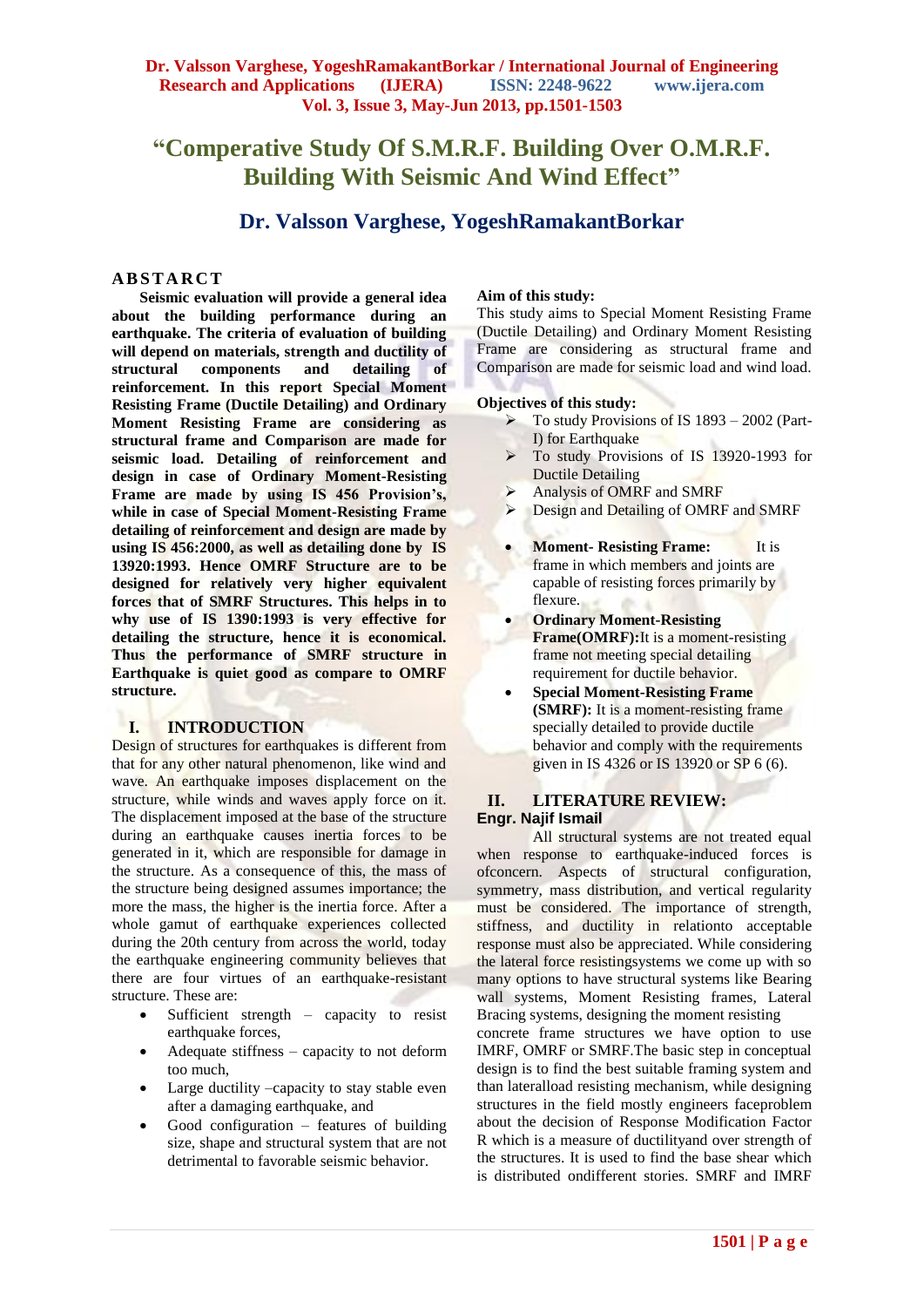## **Dr. Valsson Varghese, YogeshRamakantBorkar / International Journal of Engineering Research and Applications (IJERA) ISSN: 2248-9622 www.ijera.com Vol. 3, Issue 3, May-Jun 2013, pp.1501-1503**

being emphasized in the research and a detailed computersimulation of the different RCC structures in zone 2 B with different R values i.e., 5.5 and 8.5given in UBC-1997 are used. Total 04 Structures with different heights of stories, Plans andNo. of stories are modelled in software which uses the advanced finite element method toanalyse the structure. The conclusions are drawn from the research for the approximation ofthe most suitable R values and to check the reliability of the values given in UBC.

**Keywords:** Beams, IMRF, SMRF, Response modification factor, Computer simulation.

#### **Dr. S.V. Itti\*, Prof. AbhishekPathade\*\* and Ramesh B. Karadi\*\*\***

This study focuses on the comparison of the Indian Code (IS) and InternationalBuilding Codes (IBC) in relation to the seismic design and analysis of Ordinary RC momentresistingframe (OMRF), Intermediate RC moment-resisting frame (IMRF) and Special RCmoment-resting frame (SMRF). The analytical results of the model buildings are then comparedand analyzed taking note of any significant differences. This study explores variations in theresults obtained using the two codes, particularly design base shear, lateral loads, drifts and area

of steel for structural members for all RC buildings in both the codes.The discussion in this study will be confined to monolithically cast reinforced concretebuildings. Specific provisions for design of seismic resistant reinforced members are presented indetail. Provisions of Indian and International Buildings Codes are identified.Target deflection of the building is achieved at a lower lateral force in SMRF IBC i.e, the concept of lesser force and more deflection is followed. However in OMRF, IMRF and SMRF ofIndian Code lateral force applied in higher as a result the deflection on the top of the buildingexceeds the target deflection. To keep the deflection within the permissible limits we thenincrease the column and beam sizes to make the building stiffer and maintain deflection withinthe permissible limits.This work aims at the comparison of various provisions for earthquake analysis as givenin building codes of Indian Code and International Building Codes.

**Key words:***Equivalent Static Method, Indian (IS-1893-2002) Code, International Building (IBC-2006)*

#### **F. Zareian1, D. G. Lignos2 and H. Krawinkler3 (2010)**

This paper summarizes a study focused on evaluating the design modification factors (i.e., R, Cd, Ω)for Steel Special Moment-resisting Frames (SSMFs) by application of the FEMA P695

methodology.In this study, archetype design that comprise 3-bay special SMFs that serve as lateral load resistingsystem of steel buildings ranging from 1 to 20 stories are designed using ASCE 7-05 and AISC 341-05design provisions. Nonlinear models are developed using latest advances in structural componentmodeling. Parameters for these models are extracted from a steel component database for modeling ofcomponent deterioration. The numerical models are analyzed to predict the collapse capacities of eachdesign, and the adjusted collapse margin ratios (ACMR) are evaluated and compared to acceptancecriteria. It was found that SMFs designed in accordance with present seismic provisions provide anacceptable margin of safety with the exception of a performance group that contains tall momentresisting frames designed for high seismic zones using the response spectrum analysis procedure. Itwas also found that increasing the Column-Beam Moment ratio from the minimum code requirementof 1.0 to a larger value can significantly improve long period SMFs behavior leading to an acceptableACMR values.

#### **Aviram1, B. Stojadinovic2, and A. Der Kiureghian3 (2008)**

Many steel moment-resisting frame buildings suffered failure at their column base connections during the 1995Kobe, 1994 Northridge and 1989 Loma Prieta earthquakes. System reliability analysis of an exposedmoment-resisting base plate connection designed for a low-rise steel special moment resisting frame is carriedout using a structural reliability analysis software. Modes of failure of the column base are defined using alimitstate formulation based on the AISC Design Guide No. 1-2005. The predominant failure modes of theexposed column base include: yielding of the base plate on the compression side, crushing of concrete, and shearfailure due to sliding of the base plate and bearing failure of the shear lugs against the adjacent concrete.Sensitivity analysis is carried out to determine the influences of limit-state and distribution parameters on thereliability of the system. On the demand side, the cantilever length of the base plate extending beyond the columncross section and the bending moment at the column base are found to be the main parameters influencing thefailure of the column base connection. On the capacity side, the thickness of the base plate and the strength ofsteel are the main parameters influencing the reliability of the connection. Fragility curves are developed for eachfailure mode of the column base plate as well as for the connection as a system. These are expressed as a functionof the spectral acceleration at the first mode period of the building.